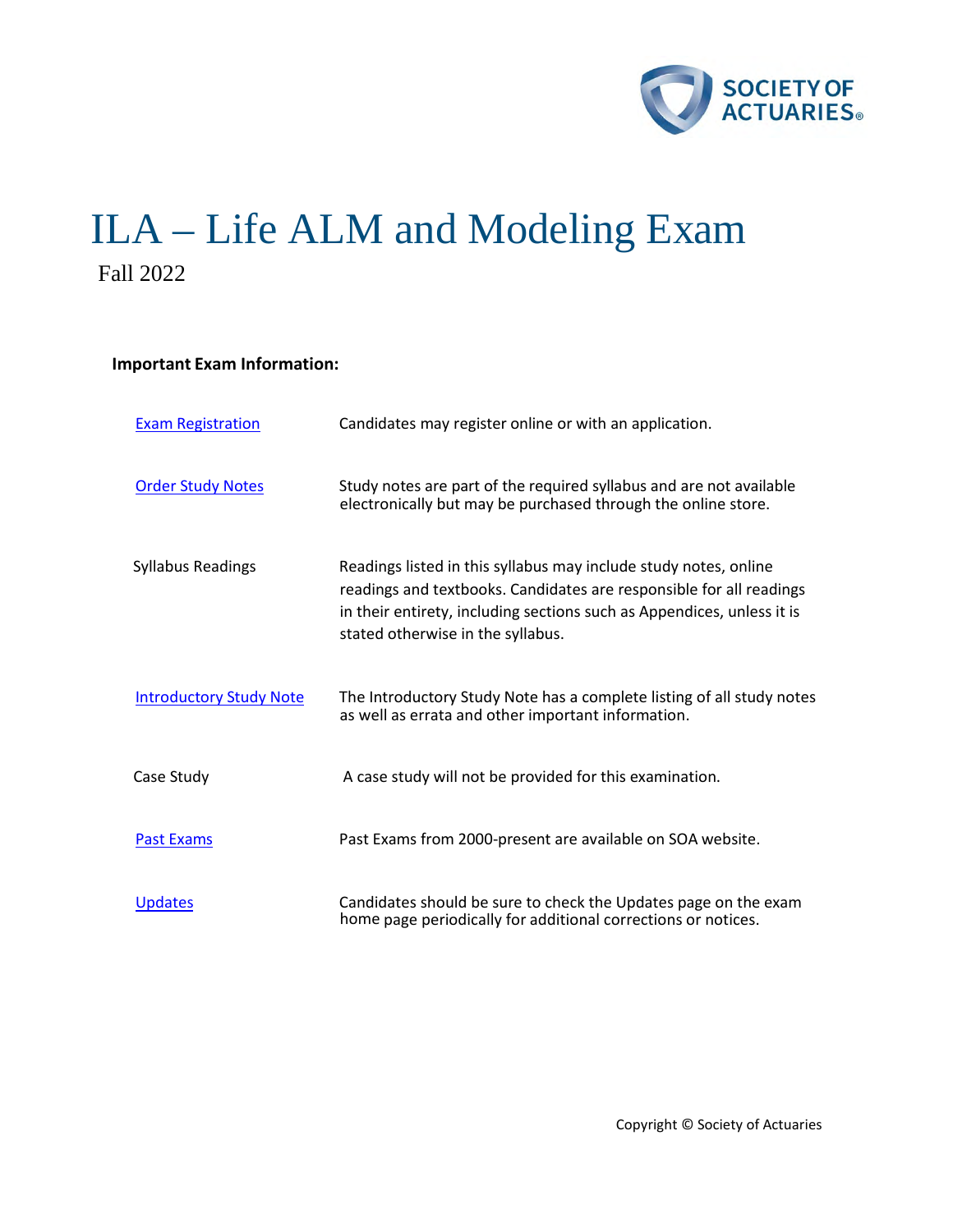## 1. **Topic: Stochastic, Generalized Linear, Multi-State, Projection and Transition Matrix Models**

## **Learning Objectives**

The candidate will understand, evaluate and use stochastic, generalized linear, multi-state, projection and transition matrix models. The candidate will demonstrate an understanding of their underlying methodologies, strengths, limitations, and applications.

## **Learning Outcomes**

The Candidate will be able to:

- a) With respect to stochastic models:
	- Explain and apply the stochastic modeling methodology, including measurement metrics (e.g., CTE)
	- Describe and apply the theory and uses of real world versus risk neutral assumptions
	- Describe and apply the techniques of Monte Carlo simulation (including variance reduction and importance sampling)
	- Describe and evaluate Random Number Generator models, and explain their uses, advantages, and theory
	- Describe and evaluate how stochastic models may be used to understand mortality and policyholder behavior risks and inform the use of reinsurance
	- Describe the technique of nested stochastic projections and explain why they are needed, and evaluate implementation issues
- b) With respect to generalized linear models:
	- Describe and apply the basic principles of GLMs, and evaluate where GLMs might be useful in a Life Insurance context
- c) With respect to multi-state and transition matrix models:
	- Describe and apply the methodologies for constructing multi-state and transition models in an insurance context
- d) With respect to projection models:
	- Describe and apply the modeling methodology in an LTC product context

- LAM-135-19: Stochastic Modeling, Theory and Reality from and Actuarial Perspective, sections I.A, I.B-I.B.3.a, I.B.4 & I.D-I.D.3
- LAM-137-19: Multi-state Transition Models with Actuarial Application, sections 1 & 2
- LAM-138-19: A Practitioner's Guide to Generalized Linear Models, 1.1-1.108, 1.118-1.130 & 3.1-3.14
- LAM-141-19: Case Study: LTC Insurance First Principles Modeling
- LAM-142-19: Case Study: LTC Insurance First Principles Modeling: Mortality Assumptions
- LAM-143-19: Case Study: LTC Insurance First Principles Modeling: Lapse Assumptions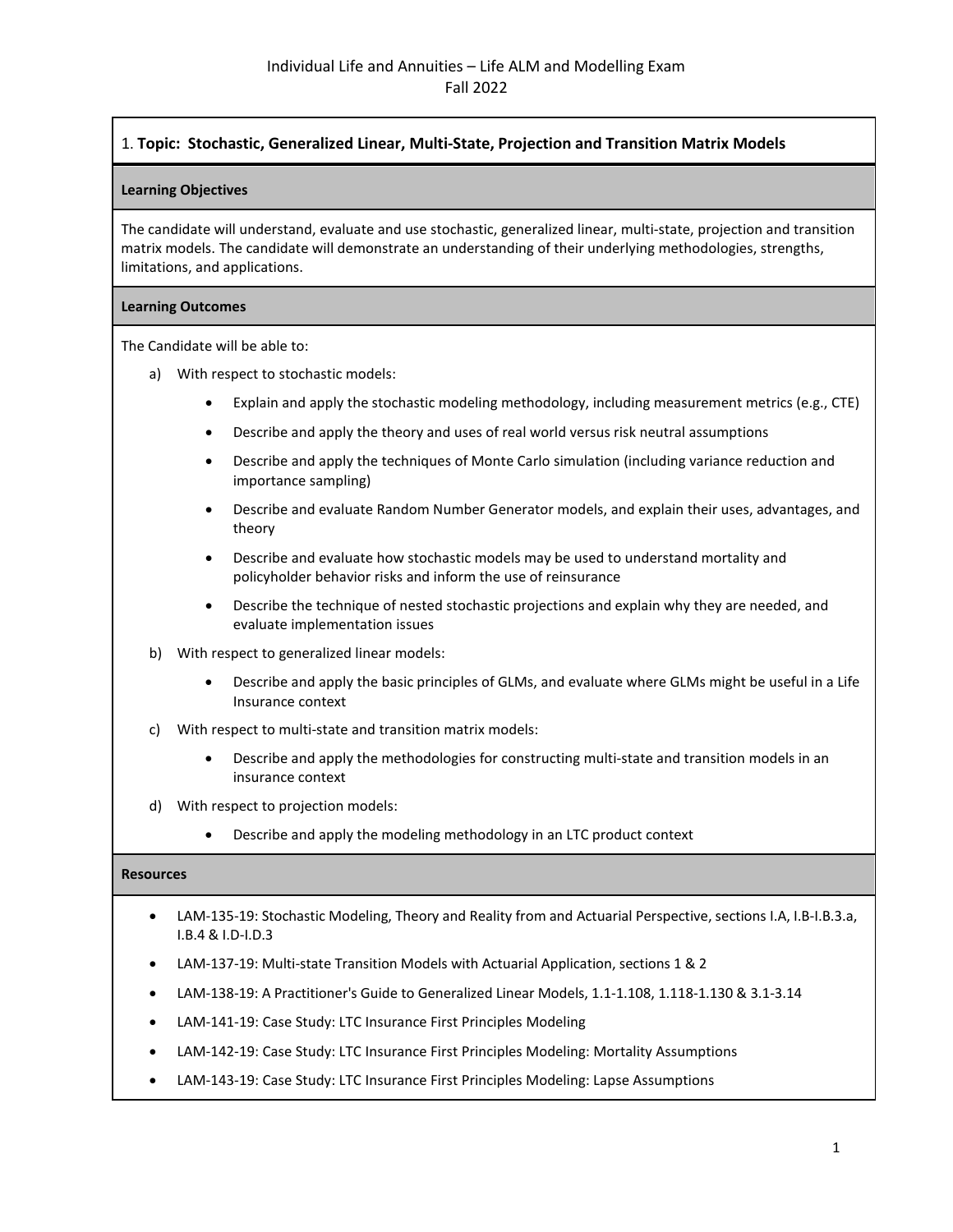# Individual Life and Annuities – Life ALM and Modelling Exam Fall 2022

- [Stochastic Modeling is on the Rise,](https://www.soa.org/globalassets/assets/library/newsletters/product-development-news/2016/november/pro-iss105.pdf) Product Matters, Nov 2016
- [Stochastic Analysis of Long-Term Multiple-Decrement Contracts,](https://www.soa.org/globalassets/assets/library/journals/actuarial-practice-forum/2008/august/apf-2008-08-clark.pdf) Actuarial Practice Forum, Jul 2008 (excluding Attachments)
- [Beware of Stochastic Model Risk!,](https://sections.soa.org/publication/?m=59639&i=615942&view=articleBrowser&article_id=3467886) Risk & Rewards, Aug 2019
- [Common Misunderstandings of Risk-Neutral Valuation,](https://sections.soa.org/publication/?m=59605&i=593252&view=articleBrowser&article_id=3400869) Financial Reporter, Jun 2019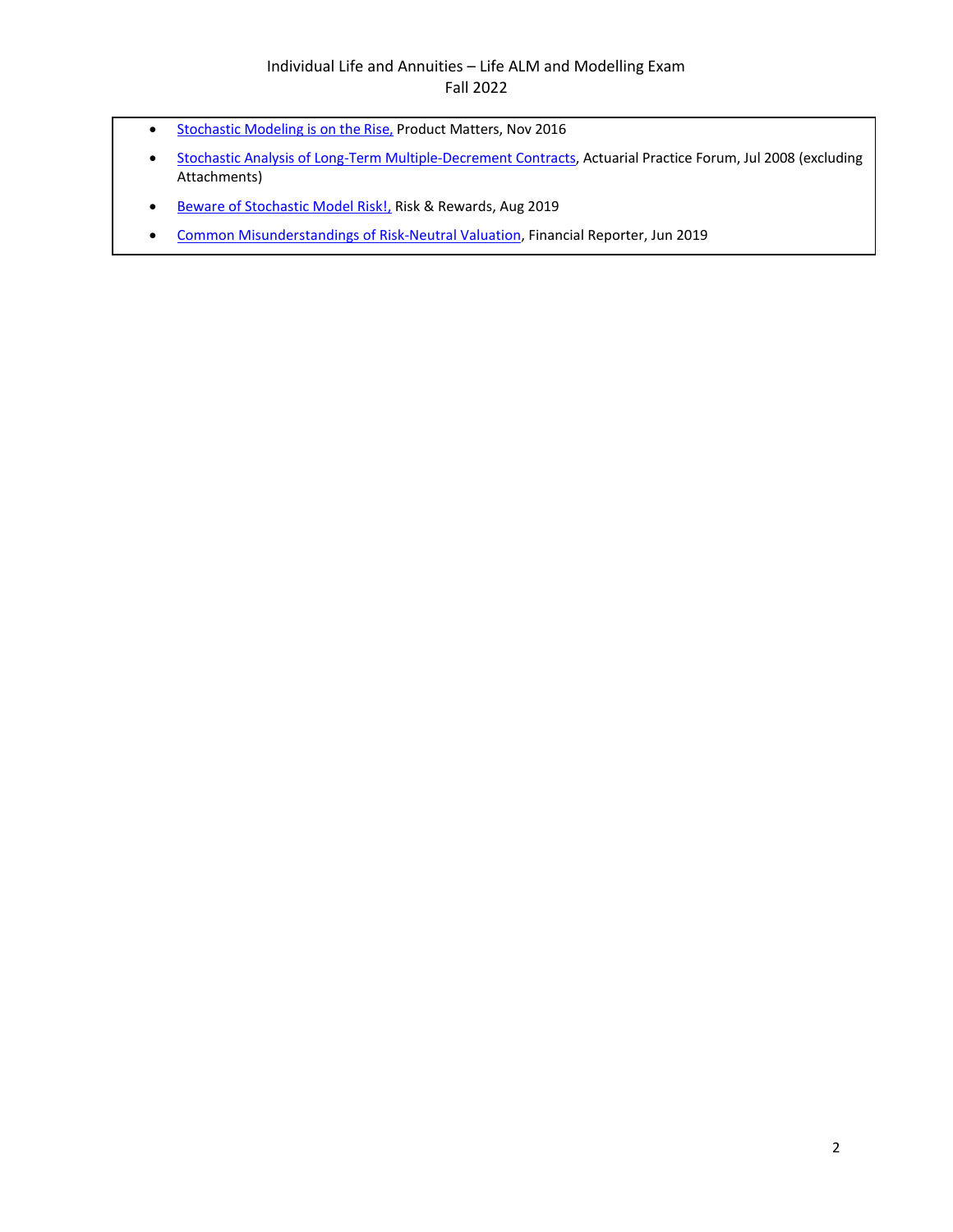## 2. **Topic: Issues Common to Models (Including Model Governance and Data Issues)**

#### **Learning Objectives**

The candidate will understand and be able to assess issues and concerns common to actuarial models and their development and management.

#### **Learning Outcomes**

The Candidate will be able to:

- a) Describe Model Efficiency concepts and explain and apply both the representative scenarios and replicating liabilities techniques for improving Model Efficiency
- b) Explain and apply the technique for the compression of model data using the "Cluster Analysis Spatial Approach"
- c) Describe and evaluate best practices for actuarial model governance over process and controls
- d) Describe and evaluate key components of model risk management
- e) Describe and apply model validation techniques and methods
- f) Describe issues and techniques related to sound spreadsheet model management
- g) Describe best practices documentation and governance over assumptions used in models
- h) Describe and evaluate the guidance in the Actuarial Standards of Practice
- i) Describe and evaluate issues related to open and closed coding of models, and methods for addressing those issues and concerns
- j) Describe and evaluate considerations around the governance of expert judgment in actuarial modelling
- k) Describe and evaluate considerations related to modeling investments, discount rates, inflation and catastrophic mortality
- l) Describe and evaluate considerations related to centralizing the actuarial modeling function

- LAM-116-14: Life Insurance Forecasting and Liability Models: An Examination of the Trade-Offs Involved with Certain Modeling Decisions
- LAM-132-19: Cluster Analysis: A Spatial Approach to Actuarial Modeling
- LAM-133-19: Model Risk Mitigation and Cost Reduction Through Effective Documentation
- LAM-134-19: Supervisory Guidance on Model Risk Management, SR Letter 11-7, Board of Governors of the Federal Reserve System, 2011
- LAM-135-19: Stochastic Modeling, Theory and Reality from and Actuarial Perspective, section II.B.I
- LAM-144-19: Framework for Use of Discount Rates in Actuarial Work
- LAM-149-21: Application of Professional Judgement by Actuaries, 2020
- [ASOP 56: Modeling,](http://www.actuarialstandardsboard.org/wp-content/uploads/2020/01/asop056_195.pdf) sections 3 & 4
- [Model Validation for Insurance Enterprise Risk and Capital Models,](https://www.soa.org/globalassets/assets/Files/Research/Projects/research-2014-model-valid-ins.pdf) 2014 (excluding Appendices)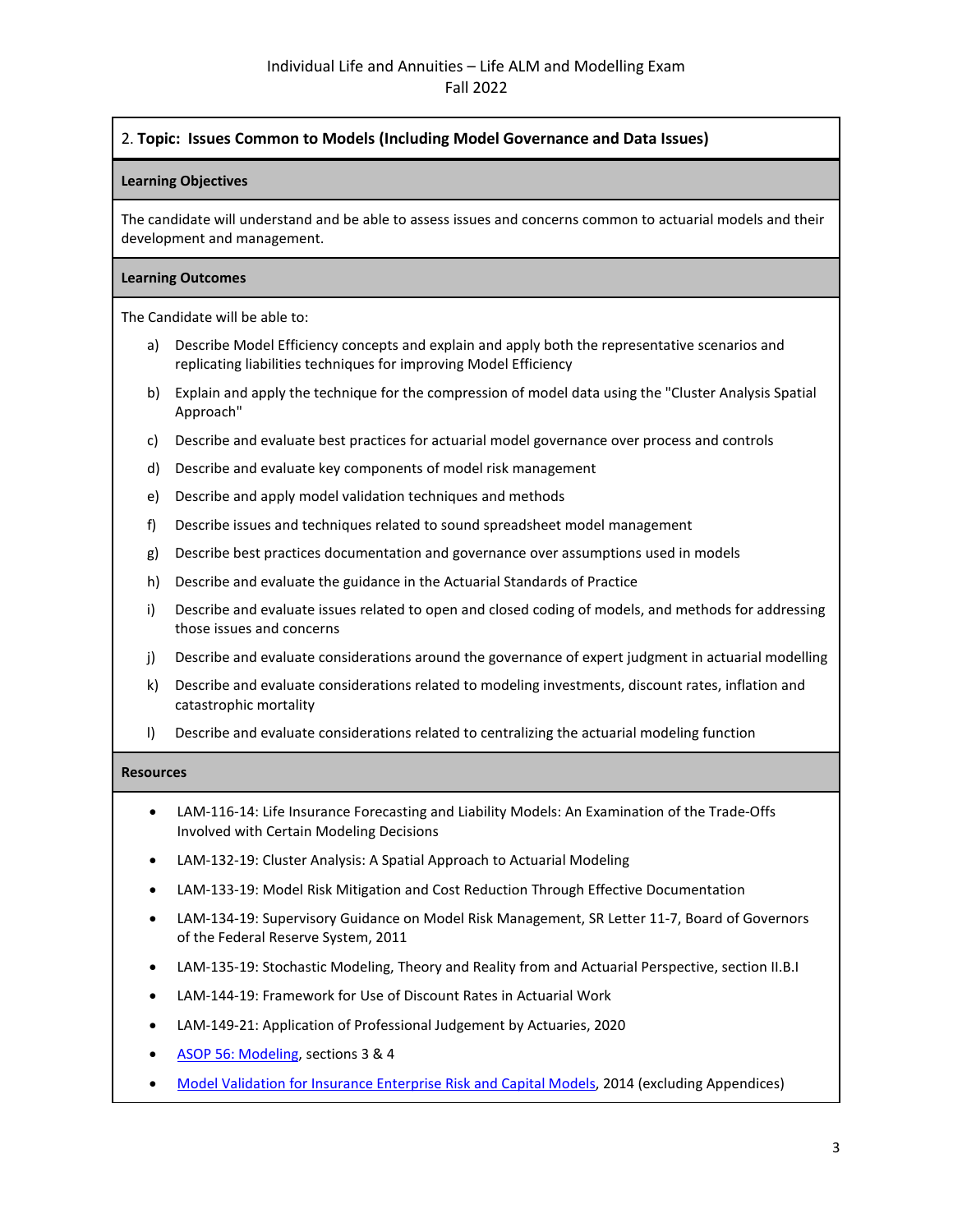# Individual Life and Annuities – Life ALM and Modelling Exam Fall 2022

- [The Effect of Deflation or High Inflation on the Insurance Industry,](https://www.soa.org/globalassets/assets/Files/Research/Projects/research-2012-02-effect-deflation-report.pdf) Feb 2012 (excluding pp. 11-14)
- [Interesting Challenges for Insurers,](https://www.soa.org/globalassets/assets/Library/Newsletters/Product-Development-News/2012/june/pro-2012-iss83-fenton.pdf) Product Matters, Jun 2012
- [Model Efficiency Study Results,](https://www.soa.org/globalassets/assets/Files/Research/Projects/research-2011-11-model-eff-report.pdf) Nov 2011
- [Model Efficiency in the U.S. Life Insurance Industry,](https://www.soa.org/globalassets/assets/library/newsletters/the-modeling-platform/2016/april/mp-2016-iss3.pdf) The Modeling Platform, Apr 2016
- [Actuarial Modeling Systems: How Open We WANT Them to be vs. How Closed We NEED Them to be,](https://www.soa.org/globalassets/assets/Library/Newsletters/The-Modeling-Platform/2017/november/mp-2017-iss6.pdf)  The Modeling Platform, Nov 2017
- [Data Visualization for Model Controls,](https://www.soa.org/globalassets/assets/library/newsletters/financial-reporter/2017/march/fr-2017-iss108.pdf) Financial Reporter, Mar 2017
- [The Importance of Centralization of Actuarial Modeling Functions, Part 1: Focus on Modularization](https://www.soa.org/globalassets/assets/library/newsletters/the-modeling-platform/2019/november/mp-2019-is10-robidoux.pdf)  [and Reuse,](https://www.soa.org/globalassets/assets/library/newsletters/the-modeling-platform/2019/november/mp-2019-is10-robidoux.pdf) The Modeling Platform, Nov 2019
- [Assumption Governance,](https://theactuarymagazine.org/assumption-governance/) The Actuary, Jan 2021
- [Standards of Practice, Canadian Institute of Actuaries Actuarial Standards Board,](https://www.cia-ica.ca/docs/default-source/standards/sg010123e.pdf) 2022, 1440-1490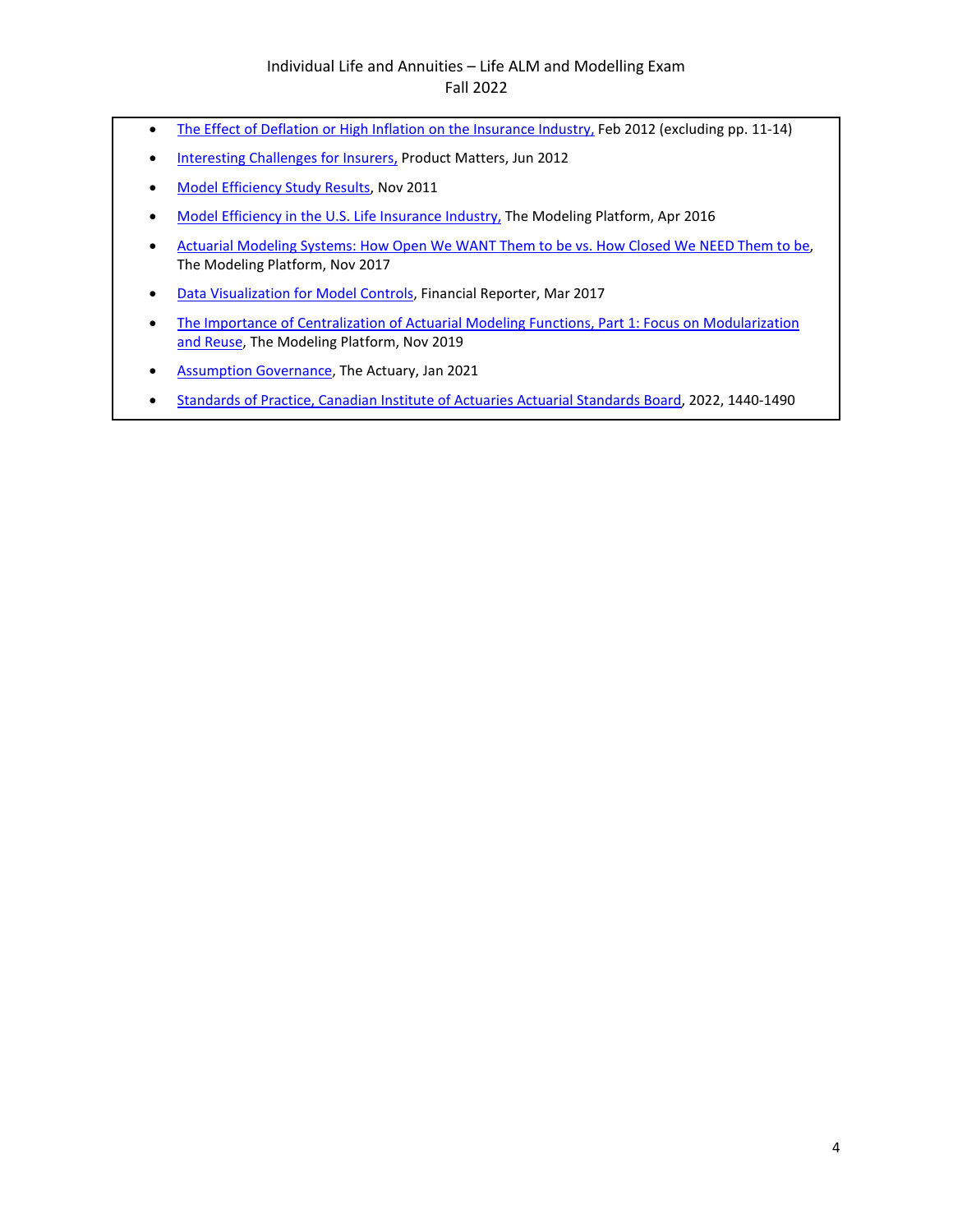## 3. **Topic: Asset-Liability Management**

#### **Learning Objectives**

The candidate will understand the principles of Asset-liability Management (ALM) and be able to describe and evaluate various techniques for addressing the mitigation of risk.

### **Learning Outcomes**

The Candidate will be able to:

- a) With respect to Asset-Liability Models:
	- Describe and apply the fundamental elements of the theory and practice of ALM, including assessing the dangers of mismatched assets and liabilities
	- Describe and demonstrate how ALM can be used to identify and manage product and asset risks, including:
		- o Major product risks for which ALM can be a useful tool for their management
		- o Using ALM to manage interest rate risk, equity risk, and risks from optionality
	- Describe how common insurance contracts and variations generate embedded options in an insurer's balance sheet, and assess basic strategies for managing exposures created by such embedded options
	- Describe and apply the basic concepts of cash flow matching, immunization, duration/convexity matching, segmentation
	- Describe and apply Key Rate Durations (KRD) and their use in evaluating interest rate sensitivities of portfolios, including understanding the derivation of KRDs, the profiles of KRDs for selected major asset types, and assessing KRDs in a portfolio context
	- Describe and evaluate the Goldman Sachs' ALM/Strategic Asset Allocation approach for integrating ALM into an enterprise's risk and financial management framework
	- Describe and evaluate ALM modeling considerations in the context of modeling risk aggregation, dependency, correlation of risk drivers and diversification
- b) With respect to asset adequacy analysis and cash flow testing, describe and evaluate actuarial practice with respect to:
	- Modeling and selecting assets and related assumptions (incl. modeling assets with contingent cash flow risks)
	- Handling liability cash flow contingencies and risks
	- Setting up projection model parameters and assumptions
	- Describe how Interest Rate Forwards and Futures and Swaps can be used in ALM, and apply the mathematics in given situations

- LAM-117-14: Key Rate Durations: Measures of Interest Rate Risk
- LAM-118-14: Revisiting the Role of Insurance Company ALM w/in a RM Framework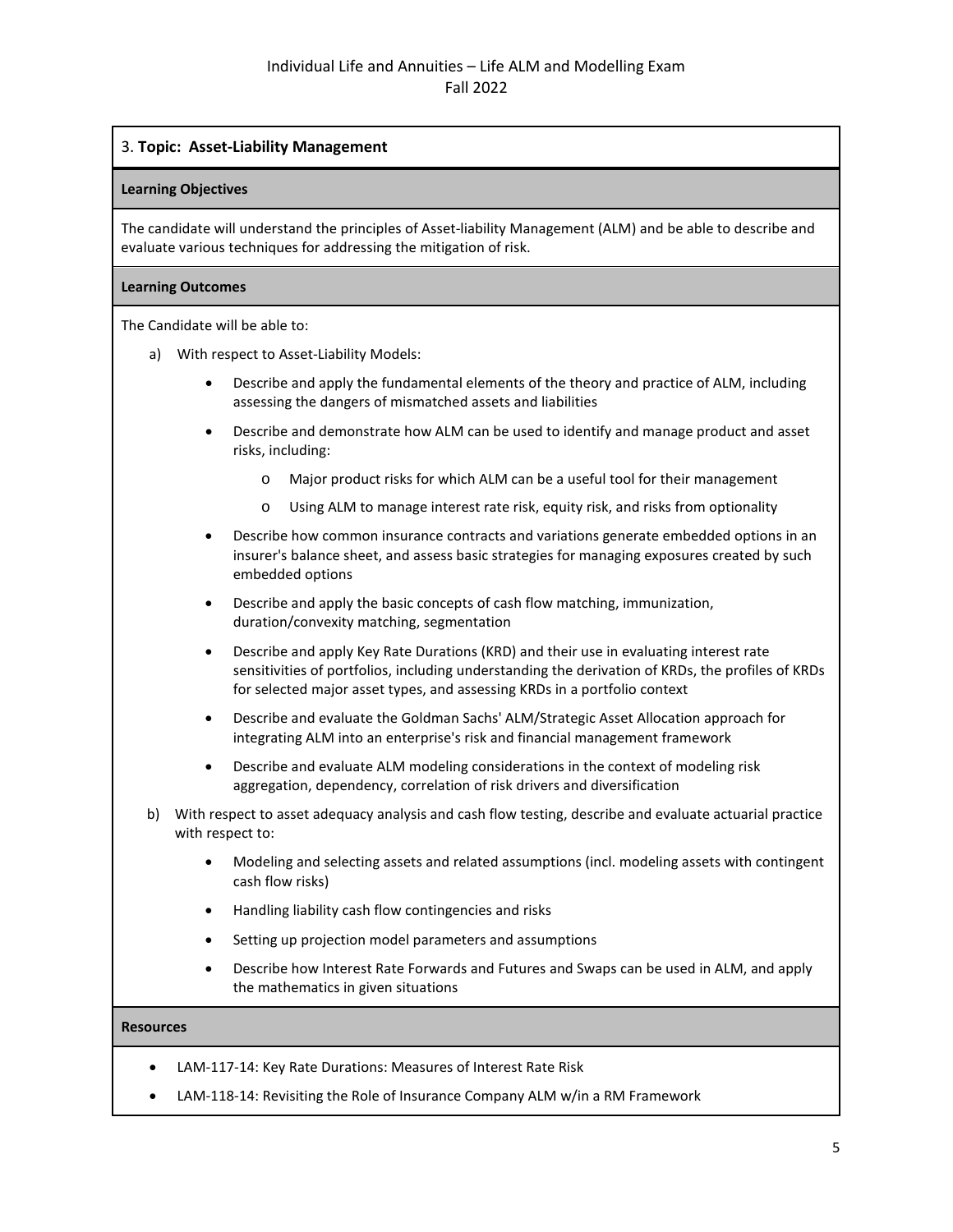- LAM-130-15: Diversification: Consideration on Modelling Aspects & Related Fungibility and Transferability, CRO, Oct 2013, pp. 1-18
- LAM-131-19: Ch. 22 of *Life Insurance Accounting, Asset/Liability Management*
- LAM-140-19: Asset Adequacy Analysis Practice Note, 2017, questions: 3, 5, 10-16, 18-20, 27, 29-31, 39, 42-60, 65-68, 71-82, 85 & 89
- LAM-146-19: Ch. 16 of *ALM Management of Financial Institutions*, Tilman, 2003
- LAM-147-19: Ch 2 of *ALM Management of Financial Institutions*, Tilman, 2003